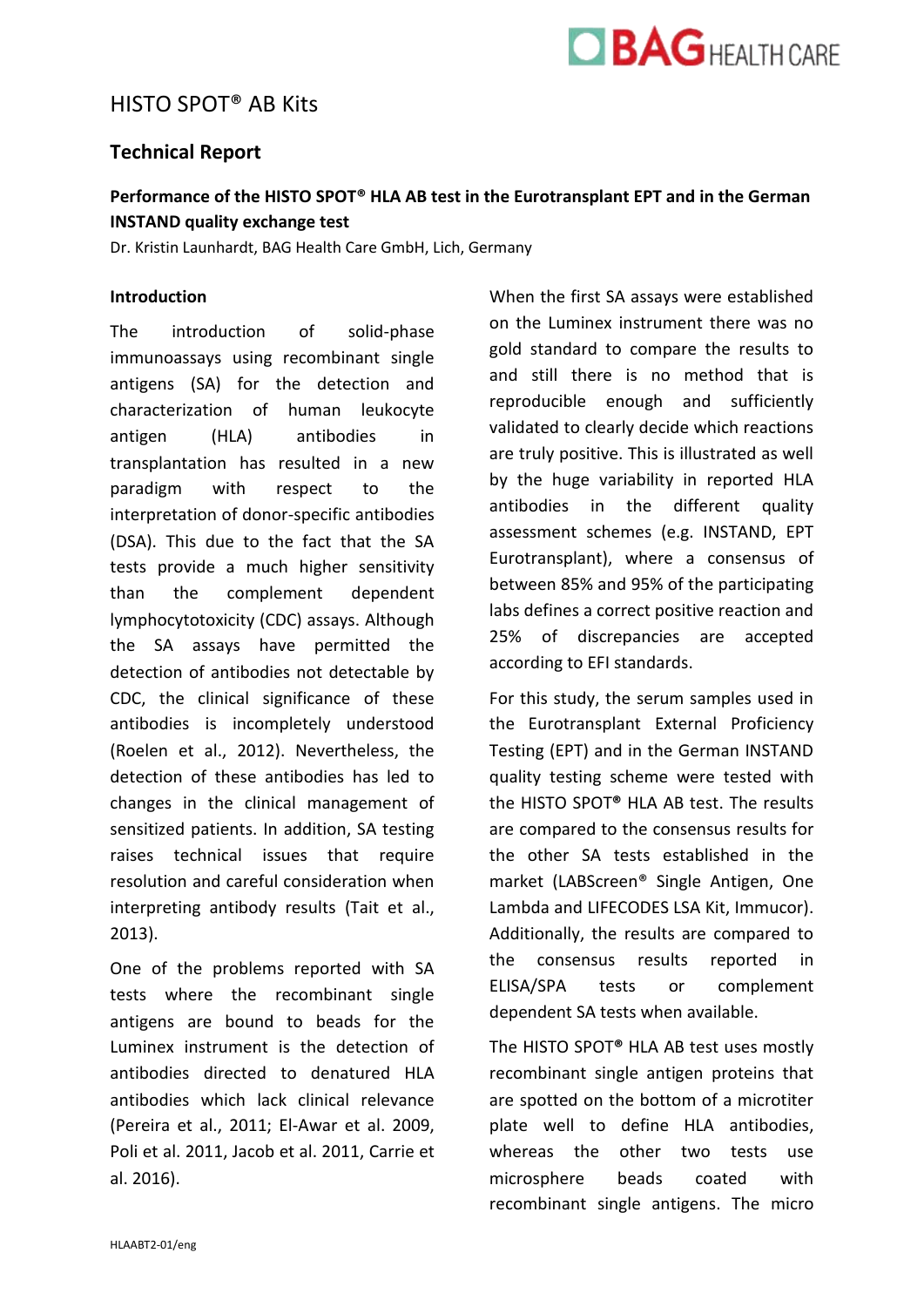ELISA assay for the HISTO SPOT**®** HLA AB test runs fully automated on the MR.SPOT**®** processor.

### **Material and methods**

# *Test principle of the HISTO SPOT® HLA AB test*

The HLA antibody detection process in the HISTO SPOT**®** HLA AB test is based on the interaction between the antibodies present in the sample and the antigen immobilized on the microarray. The antibodies specifically bind to their target antigen and are then recognized by a horse radish peroxidase conjugated anti-IgG. The presence of the antigen/antibody/anti-IgG product is detected by a coloured spot formed by Tetramethylbenzidine.

The resulting antibody signals (coloured dots in the bottom of each test well) are photographed by the MR.SPOT**®** processor and the image is transferred into the HISTO MATCH interpretation software. The image analysis software determines the colour intensity and the background intensity of each spot in the array. Then a Mean Colour Intensity (MCI) is calculated by subtracting the background value from the spot intensity. Based on spot intensity and the variability of the background the software gives a cut off value for each test, but results have to be reviewed and edited by the user.

## *Serum samples and test method*

48 EPT sera from the Eurotransplant Reference Laboratory in Leiden and 35 INSTAND sera from the years 2015-2018 were tested with the HISTO SPOT**®** HLA AB class I and class II test according to the instructions for use. If there were unspecific reactions the test was repeated with the SERA PURE reagent which is used instead of the sample dilution buffer and reduces background reactions.

## *Analysis of the results*

The concordance of the results with the consensus results for the other SA tests and with the SPA/ELISA tests (when available) was determined. The results are given on the level of resolution defined by the published consensus results. For class I Cw18 and for class II DQ5 are excluded from the analysis because the respective antigens are not present on the HISTO SPOT® chips used at the time.

If there are two antigens on the chip for one serological specificity (e.g. A\*02:01 and A\*02:03 for A2) and only one of the antigens is positive, the serological specificity was classified as positive.

The following parameters are calculated:

• Percentage of concordant consensus specificities (= % Concordance)

The number of consensus specificities (defined by EPT/INSTAND) with a given method that are detected with the HISTO SPOT**®** HLA AB test, too, is determined and related to the total number of consensus specificities. This gives a measure of the sensitivity of the HISTO SPOT**®** HLA AB test in comparison to other methods. This is done for complete sets of sera, for individual sera and for single serological specificities to find out if sources for discordance can be identified.

 Number of additional specificities detected (= Additional specificities)

Usually, the HISTO SPOT**®** HLA AB test identifies antibody reactions against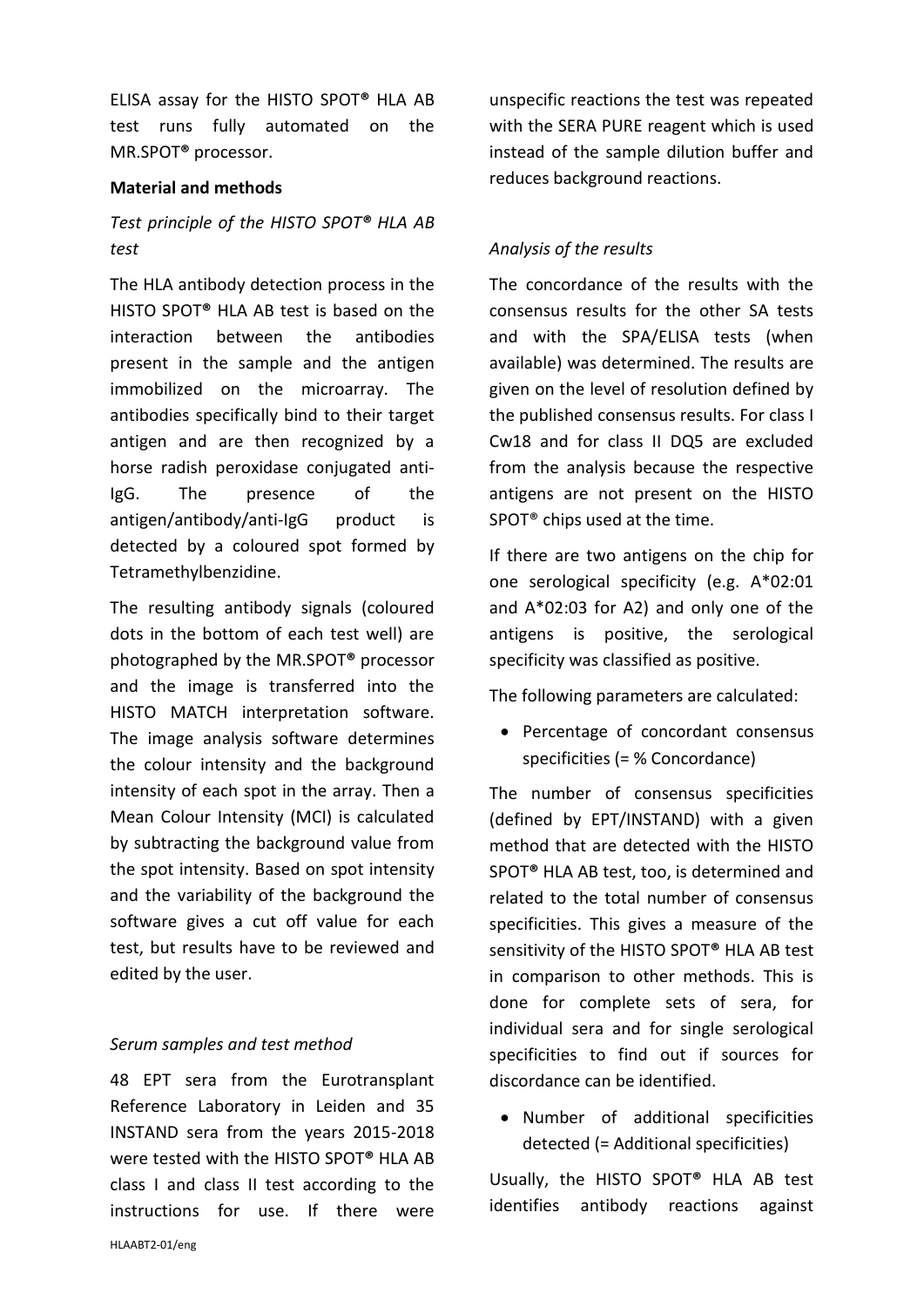specificities that do not reach the consensus level, but are detected by other labs as well and, therefore, most likely not false positive. Positive reactions are classified into this category if they are reported by more than 5% of the participating labs for the EPT sera and by more than one lab for the INSTAND sera. This number might be an indicator for sera with a high level of weak antibodies or with unspecific background reactivity.

• Presumably false positive

Positive reactions are assumed to be most likely false positive if they were reported by less than 5% of the participating labs (EPT) or less than 2 labs (INSTAND). The percentage of presumably false positive reaction was calculated in relation to the number of non-consensus specificities that were negative with the HISTO SPOT**®** HLA AB test as well. This can be considered as a measure of the specificity of the test.

#### **Results**

## **EPT 2015-2018:**

Two sera from EPT (EPT 2015-I and EPT 2017-A) for class I and one serum for class II (EPT 2018-B) were excluded because results were unspecific positive with all the antigens on the chip.

In total 1142 class I consensus specificities (reported by at least 95% of the labs) have been reported for the 46 sera that give interpretable results in this study. 82% of these specificities were detected by the HISTO SPOT® test as well. 139 additional specificities were detected that did not reach the consensus level, but were reported by more than 5% of the participating labs. 38 specificities were detected by the HISTO SPOT® HLA AB test but not with the other SA tests on the Luminex instrument (reported by less than 5% of the labs). For class II 88% of the 186 consensus specificities were detected by the HISTO SPOT® HLA AB test and 30 additional non consensus specificities. 20 additional specificities were found with the HISTO SPOT®HLA AB test, but not with the other SA antigen tests (Table 1).

| Table 1: Specificities detected in the EPT sera |  |  |
|-------------------------------------------------|--|--|
| 2015-2018                                       |  |  |

|                                                          | Class I | <b>Class II</b> |
|----------------------------------------------------------|---------|-----------------|
| no. of consensus<br>Total<br>specificities (95% of labs) | 1142    | 186             |
| % Concordance                                            | 82%     | 88%             |
| <b>Additional specificities</b>                          | 139     | 30              |
| <b>Presumably false positive</b>                         | 38      | 20              |

The level of concordance with the consensus was not the same for all the serological specificities that were analysed. A group of 19 serological specificities for class I and 6 specificities for class II showed a low concordance of less than 75%. These specificities are listed in Table 2 below.

The concordance with the consensus also varied considerably between sera (36%- 100% for class I and 33%-100% for class II, see Figure 2 for class I).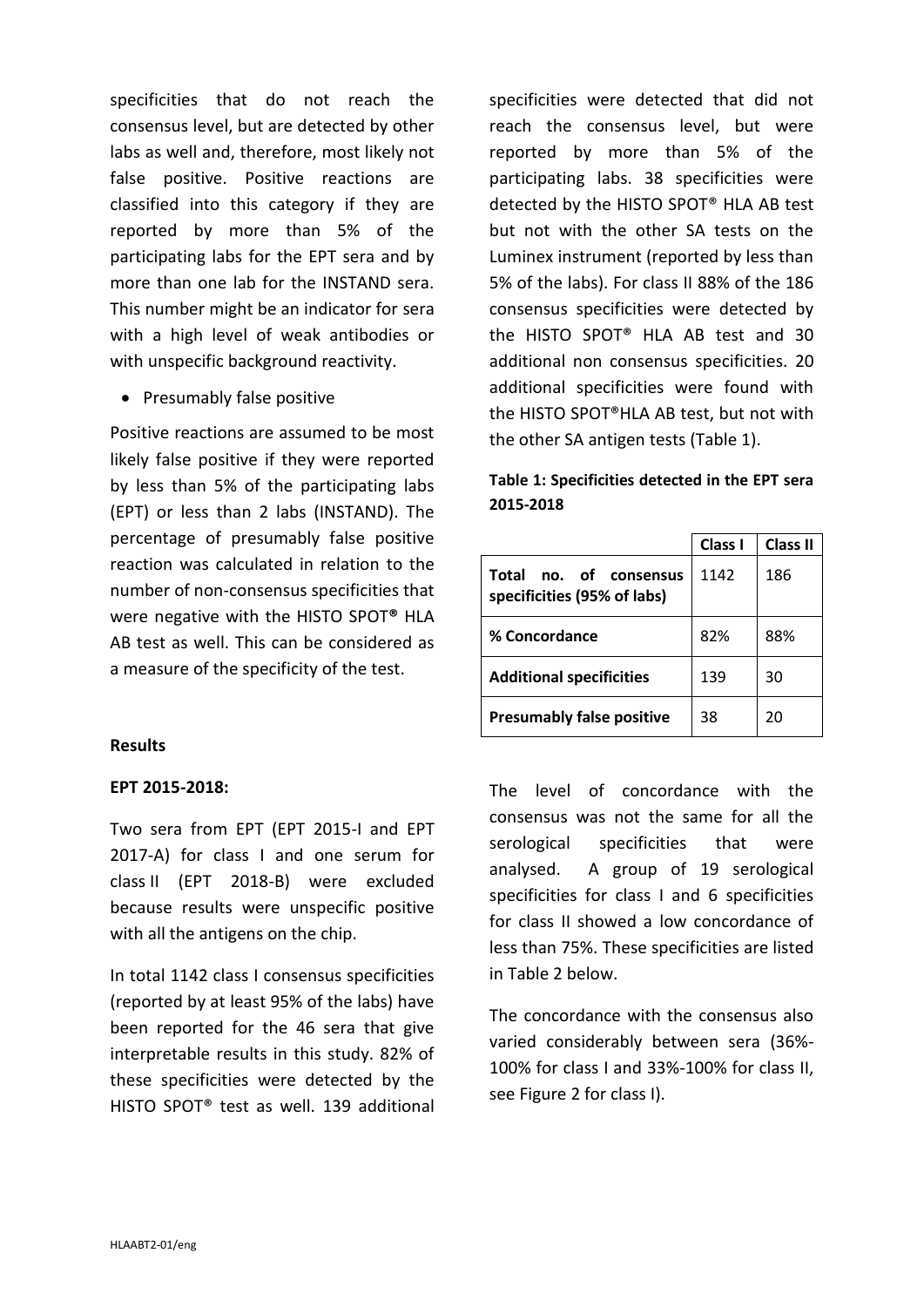### **Table 2: List of specificities (antigens) with a concordance below 75%**

**Cw16** 3 33% 10% **B73** 14 29% 0% **Cw2** 11 27% 3% **B37** 25 24% 0%

| Class I    | No. of pos.<br>sera<br>(consensus) | %<br>concordance | % false<br>positive | <b>Class II</b> | No. of pos.<br>sera<br>(consensus)                                                                                              | %<br>Concordance                      | % false<br>positive |  |
|------------|------------------------------------|------------------|---------------------|-----------------|---------------------------------------------------------------------------------------------------------------------------------|---------------------------------------|---------------------|--|
| <b>B75</b> | 19                                 | 68%              | 4%                  | DQ <sub>2</sub> | 2                                                                                                                               | 67%                                   | 2%                  |  |
| <b>B65</b> | 9                                  | 67%              | 0%                  | <b>DR15</b>     | 6                                                                                                                               | 67%                                   | 0%                  |  |
| <b>B71</b> | 15                                 | 67%              | 0%                  | DR7             | 3                                                                                                                               | 60%                                   | 0%                  |  |
| Cw12       | 3                                  | 67%              | 10%                 | <b>DR16</b>     | 3                                                                                                                               | 50%                                   | 0%                  |  |
| <b>B46</b> | 14                                 | 64%              | 0%                  | <b>DR53</b>     | $\overline{2}$                                                                                                                  | 50%                                   | 5%                  |  |
| <b>B82</b> | 16                                 | 63%              | 0%                  | DQ4             | $\mathbf{1}$                                                                                                                    | 17%                                   | 3%                  |  |
| A11        | 10                                 | 60%              | 0%                  |                 |                                                                                                                                 |                                       |                     |  |
| A29        | 12                                 | 58%              | 0%                  |                 |                                                                                                                                 |                                       |                     |  |
| <b>B8</b>  | 13                                 | 54%              | 0%                  |                 |                                                                                                                                 |                                       |                     |  |
| A80        | 8                                  | 50%              | 3%                  |                 | Low concordance together with high level<br>of false positive reactions: possibly low<br>specificity of the antigen on the chip |                                       |                     |  |
| <b>B27</b> | 22                                 | 50%              | 0%                  |                 |                                                                                                                                 |                                       |                     |  |
| <b>B67</b> | 6                                  | 50%              | 0%                  |                 |                                                                                                                                 |                                       |                     |  |
| Cw17       | 8                                  | 50%              | 0%                  |                 |                                                                                                                                 |                                       |                     |  |
| <b>B59</b> | 21                                 | 48%              | 0%                  |                 |                                                                                                                                 | High number of positive sera together |                     |  |
| <b>B39</b> | 9                                  | 33%              | 0%                  |                 | with very low concordance and few false<br>positives: lack of reactivity of the antigen                                         |                                       |                     |  |
| Cw16       | ς                                  | 33%              | 10%                 |                 |                                                                                                                                 |                                       |                     |  |

on the chip or over-reactivity of the antigens on the Luminex beads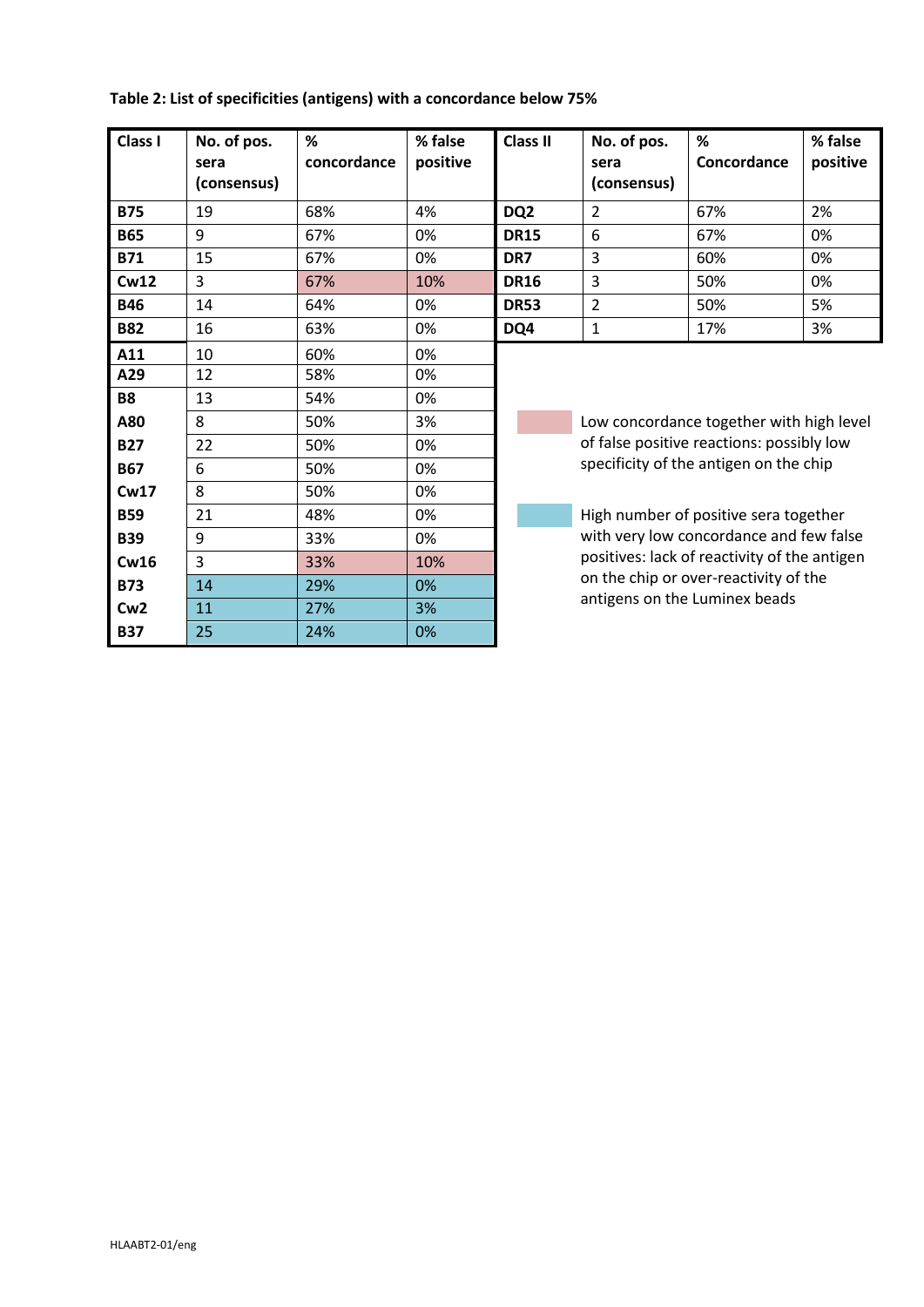

**Figure 2: Concordance of the results for the HISTO SPOT® HLA AB test with the 95% consensus results for EPT sera**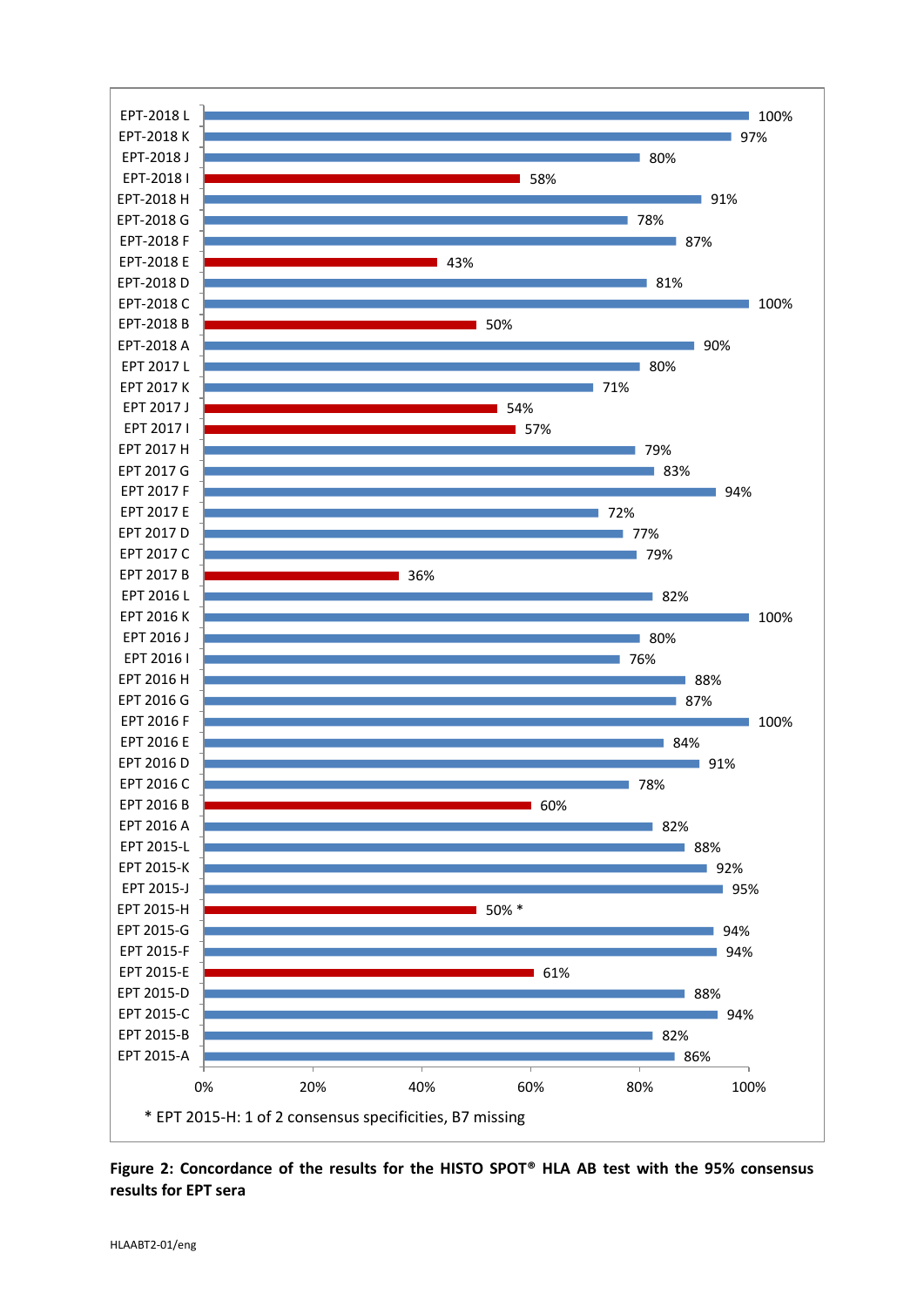#### **INSTAND 2015-2018:**

One serum for class II (INSTAND Jan 15 - 25) was excluded from the analysis because results were unspecific positive with all the antigens on the chip.

The two SA tests for the Luminex instrument (LABScreen® Single Antigen, One Lambda = OLI and LIFECODES LSA Kit, Immucor = Immu) were evaluated in two different categories by INSTAND in 2015 and 2016. From 2017 both tests were combined in one category (Lumi). Therefore, the data set for the INSTAND sera was divided into two periods. The number of consensus specificities reported with the LIFECODES LSA Kit was considerably lower than with the LABScreen® SA test for class I, i.e. the LIFECODES LSA Kit found 84% of the consensus specificities reported with the LABScreen® SA test. For class II both tests detected the same number of consensus specificities. The PRA tests detected less than half of the specificities reported with the SA tests for both, class I and class II (Figure 3). The concordance of the HISTO SPOT® HLA AB test with the consensus results is shown in Figure 4. For class I, the HISTO SPOT® HLA AB test detected 67% of the consensus specificities reported for the LABScreen® Single Antigen test and 77% of the ones reported for LIFECODES LSA kit. The HISTO SPOT® HLA AB test seems to be closer to the PRA tests in respect to sensitivity with 91% concordance, but there are 10% "presumably false positive" reactions if the test is compared to the group of PRA tests. The same tendency is visible for the smaller set of sera from 2017 and 2018 when both SA tests were combined.



#### **Figure 3: Total number of INSTAND consensus specificities**

OLI = LABScreen® Single Antigen, One Lambda; Immu = LIFECODES LSA Kit, Immucor , Lumi = both SA tests combined, PRA = ELISA assays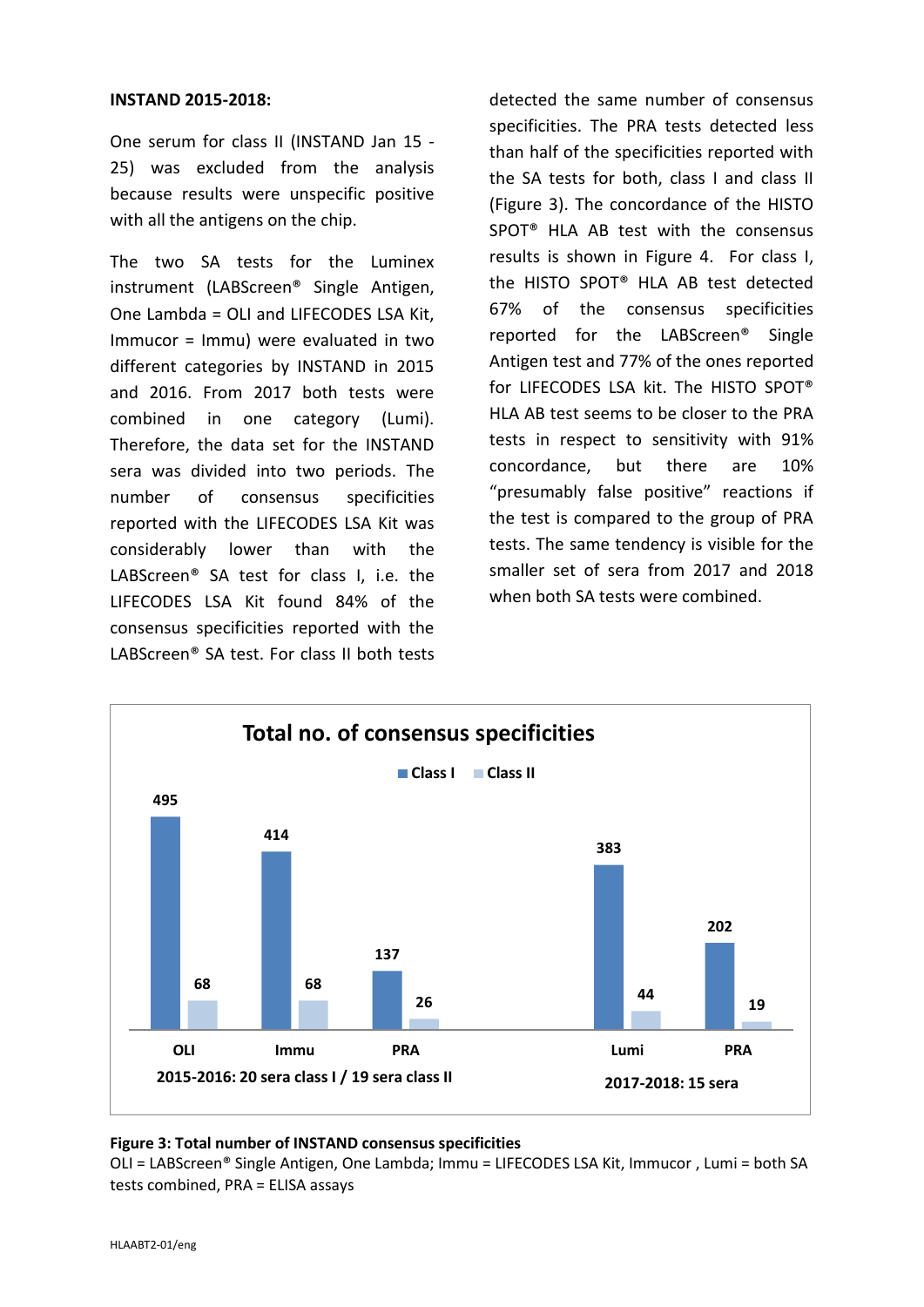

**Figure 4: Concordance of the HISTO SPOT® HLA AB test with the INSTAND consensus results** HS = HISTO SPOT® HLA AB, OLI = LABScreen® Single Antigen, One Lambda; Immu = LIFECODES LSA Kit, Immucor, Lumi = both SA tests combined, PRA = ELISA assays

For Class II there is no difference between the two other SA tests and the concordance with the HISTO SPOT® HLA AB test is 78% and 77% for the two subsets of sera. Again, there is a higher concordance with the PRA tests for class II as well, but also a slightly higher number of additional specificities that are not detected by the PRA test but by the HISTO SPOT® HLA AB test. These are mostly detected by the two other SA tests as indicated by the very low number of "presumably false positive" reactions of the HISTO SPOT® HLA AB test found there.

#### **Discussion**

The results show that there is generally a high degree of variability in the results depending on the method and even between different vendors per method. From the results comparison alone it cannot be concluded if the "less sensitive" method misses HLA antibodies and has, therefore, false negative results or if the "more sensitive" method detects artefacts like "natural antibodies" (Morales-Buenrostro et al., 2008) or HLA antibodies against denatured HLA antigens (Ravindranath et al. 2017) which should rather be considered false positive.

Some of the specificities that showed a low concordance with the consensus results were mentioned in the literature about "natural antibodies". Antibodies against A80, B8, B27, B82 or Cw17 were found in healthy males without any immunizing events (Morales-Buenrostro et al., 2008, Gombos et al. 2013). Gombos et al. (2013) additionally found that in 77% of the patients without a history of immunizing events the Luminex SA test found antibodies whereas 98% of these patients were negative in ELISA and CDC. These "natural" antibodies are most likely directed against denatured antigens on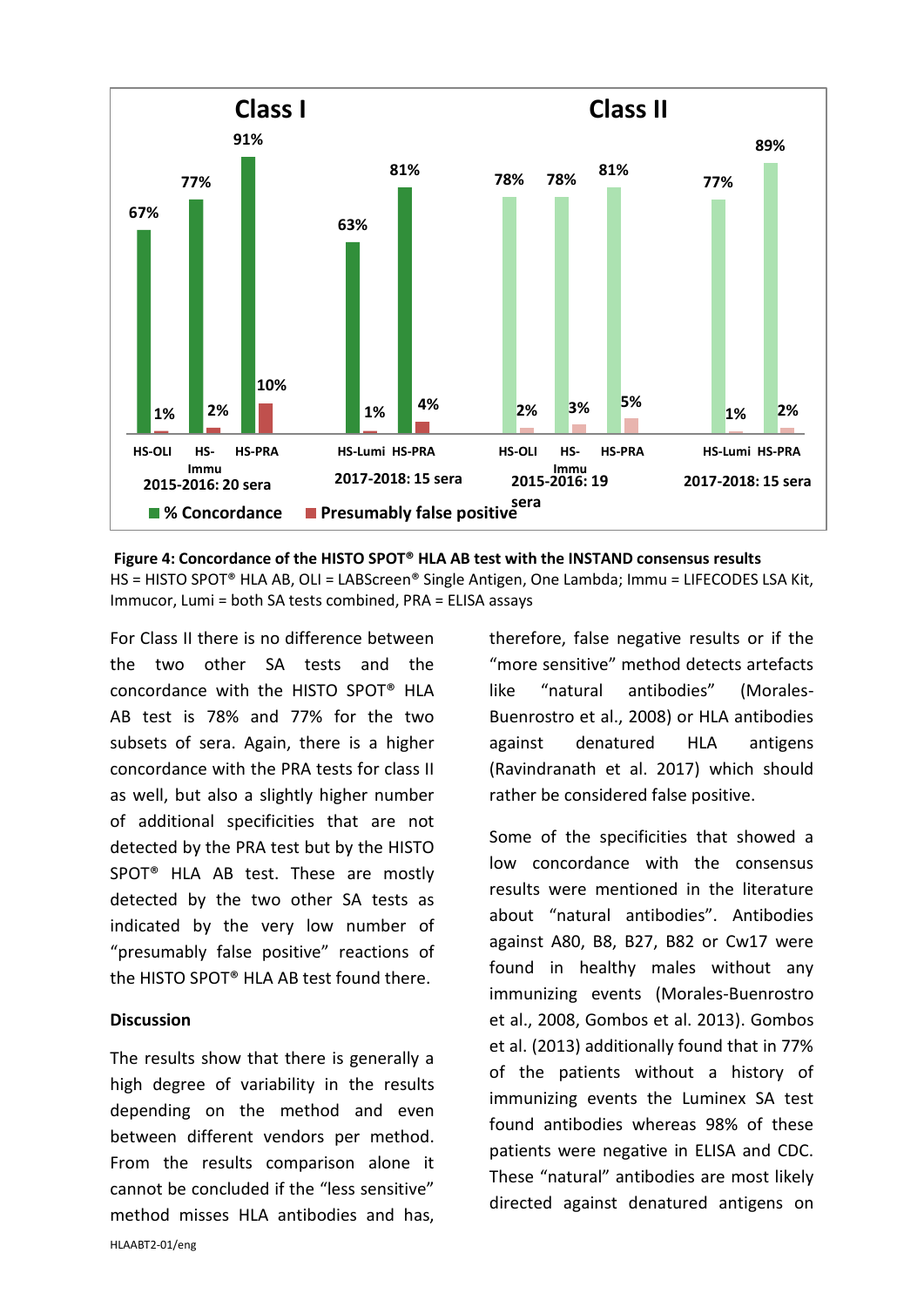the beads which expose epitopes that are not accessible in the natural three dimensional structure of the HLA protein. Comparative tests with the LABScreen® Single Antigen test and the HISTO SPOT® HLA AB test show that the HISTO SPOT® HLA AB does not detect antibodies against denatured HLA antigens that are found with the LABScreen® Single Antigen test (Smith J, Poster presentation on BSHI 2018 and personal communication). As the antibodies against denatured antigens are not assumed to be clinically relevant the results with the HISTO SPOT® HLA AB test seem to be the more significant ones in this case.

Some of the differences between the SA tests might also be explainable because the allelic antigens for a serological specificity are not always the same in the different SA tests. This is not visible in the reported results that are on the serological level only.

Another source of variability that might explain part of the differences in concordance with the consensus found between sera are unspecific reactions of substances other than HLA antibodies that react with the surface on which the antigens are bound. Though the Luminex bead and the test wells in the HISTO SPOT® HLA AB test are both polystyrene the coating of the beads and the test wells will most likely be different.

Especially for antigens that show a low concordance with the consensus and a high number of "false positive" reactions (Cw12 and Cw16 for the EPT sera) an optimization of the recombinant proteins might improve results.

Interestingly, the difference between the two SA tests on the Luminex instrument is much smaller for class II than for class I and the concordance of the HISTO SPOT® HLA AB test with both tests 88% for the EPT sera and 78% with the INSTAND sera. The HISTO SPOT® HLA AB class II test used for this study still contains a few native proteins and a few suboptimal recombinant proteins that will be improved in the next lots.

Further studies on the clinical relevance and the differences found between the different SA tests are obviously needed to assess the advantages and disadvantages of the different techniques. The HISTO SPOT® HLA AB test should be treated as a category on its own in external proficiency testing until more data are available, because using the consensus derived from the SA tests on the Luminex instrument that are the most common one on the market will be misleading because the majority result is not necessarily the correct one.

#### **Acknowledgements**

We would like to thank Yvonne Zoet from the Eurotransplant Reference Laboratory, Dept of Immunohaematology and Bloodtransfusion Leiden University Medical Center and Dr. Nils Lachmann from the ZTB Zentrum für Transfusionsmedizin und Zelltherapie, HLA Tissue Typing Laboratory, Berlin, Germany for kindly providing sera for this study.